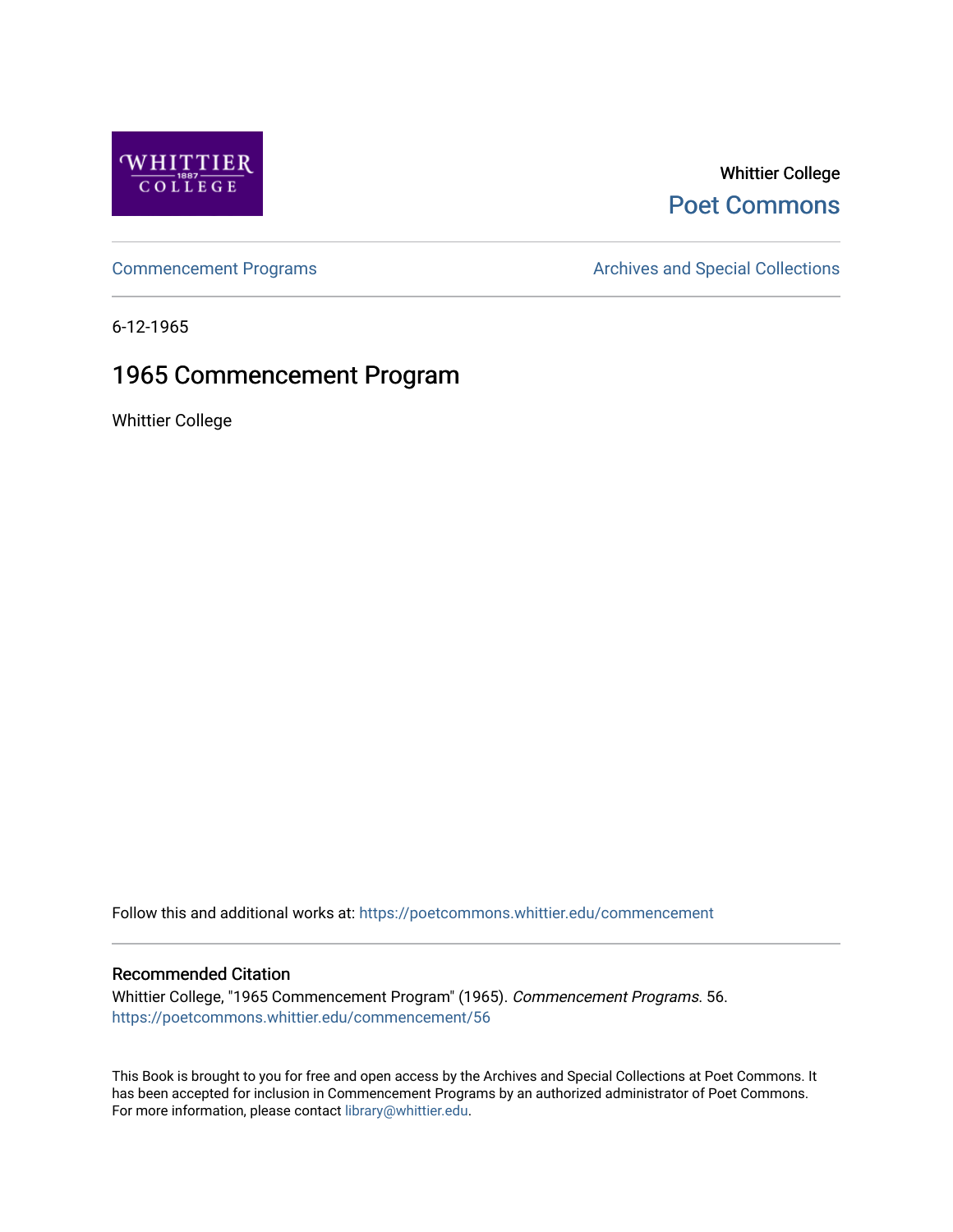## 'The Sixty-Second

## Annual Commencement

### Of

# **Whittier College**



June 12, 1965

Four-thirty in the afternoon

THE HERBERT E. HARRIS AMPHITHEATRE

Whittier, California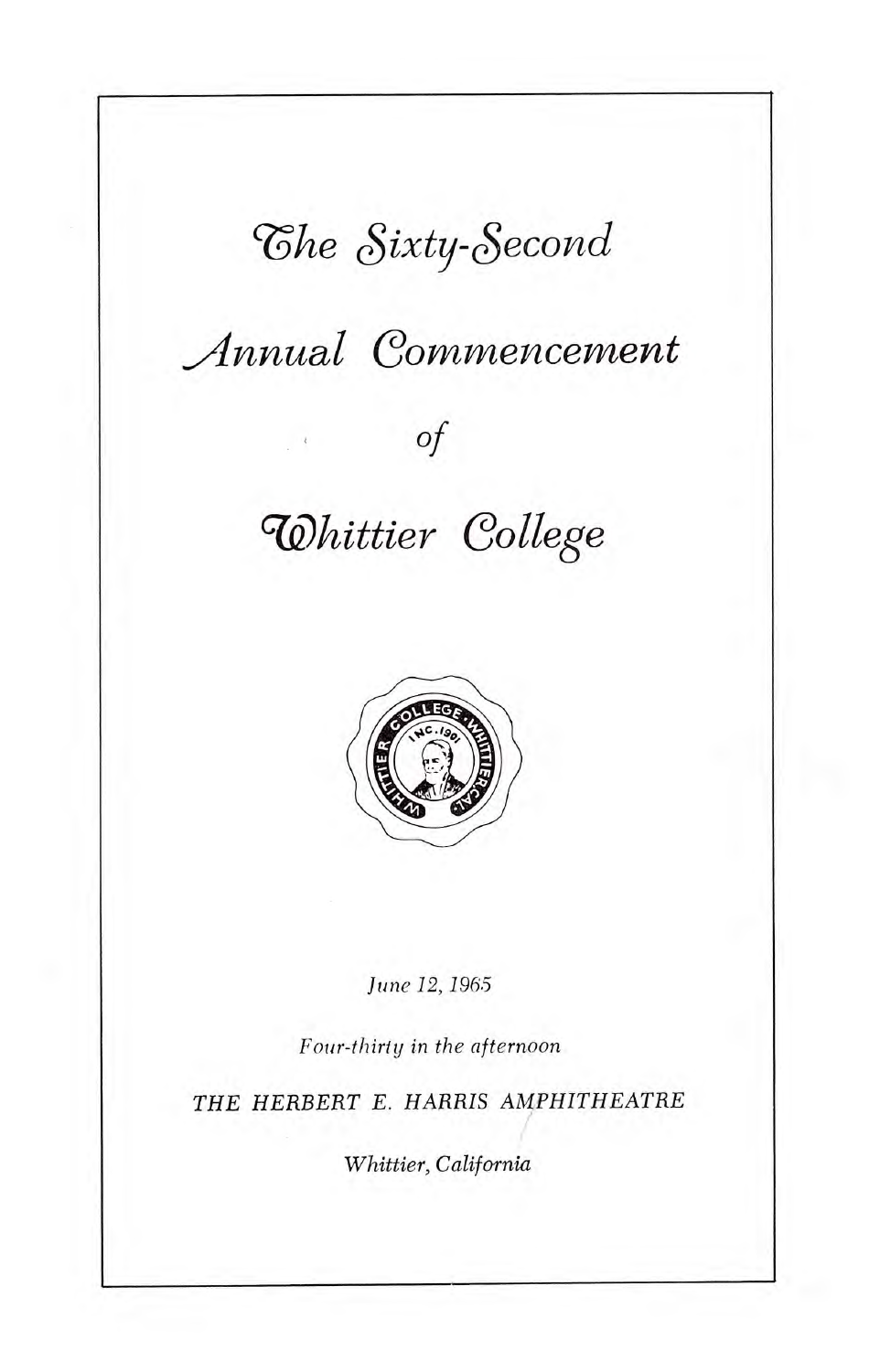q)rograw

PROCESSIONAL—"Psalm XIX" Marceflo Robert Prichard, College Organist

INVOCATION.................The Reverend John H. Parry, A.B., A.M. Episcopal Diocese of Rochester, New York

ADDRESS...........................The Honorable Margaret Chase Smith United States Senator, Maine

COMMENCEMENT CHARGE Kenneth B. Hunt President, Senior Class

THE CONFERRING OF DEGREES Paul S. Smith, Ph.D., L.H.D., LL.D. President of the College

SENIOR CANDIDATES—W. Roy Newsom, Ph.D.

Dean of the College

GRADUATE CANDIDATES—H. Randolph Pyle, Ph.D. Committee on Graduate Studies

HONORARY DEGREES—J. William Robinson, Ph.D. Committee on Honorary Degrees

ALMA MATER

(Words on last page)

BENEDICTION ............The Reverend Daryl E. Williams, Ph.D. Dean of Doane College

RECESSIONAL-"Pomp and Circumstance"................................Elgar

BENJAMIN G. WHITTEN, Ph.D., JAMES M. MERRILL, Ph.D., Marshals Assistant Marshals are Members of Cap and Gown and Omicron Delta Kappa Ushers are Sosecos and Squires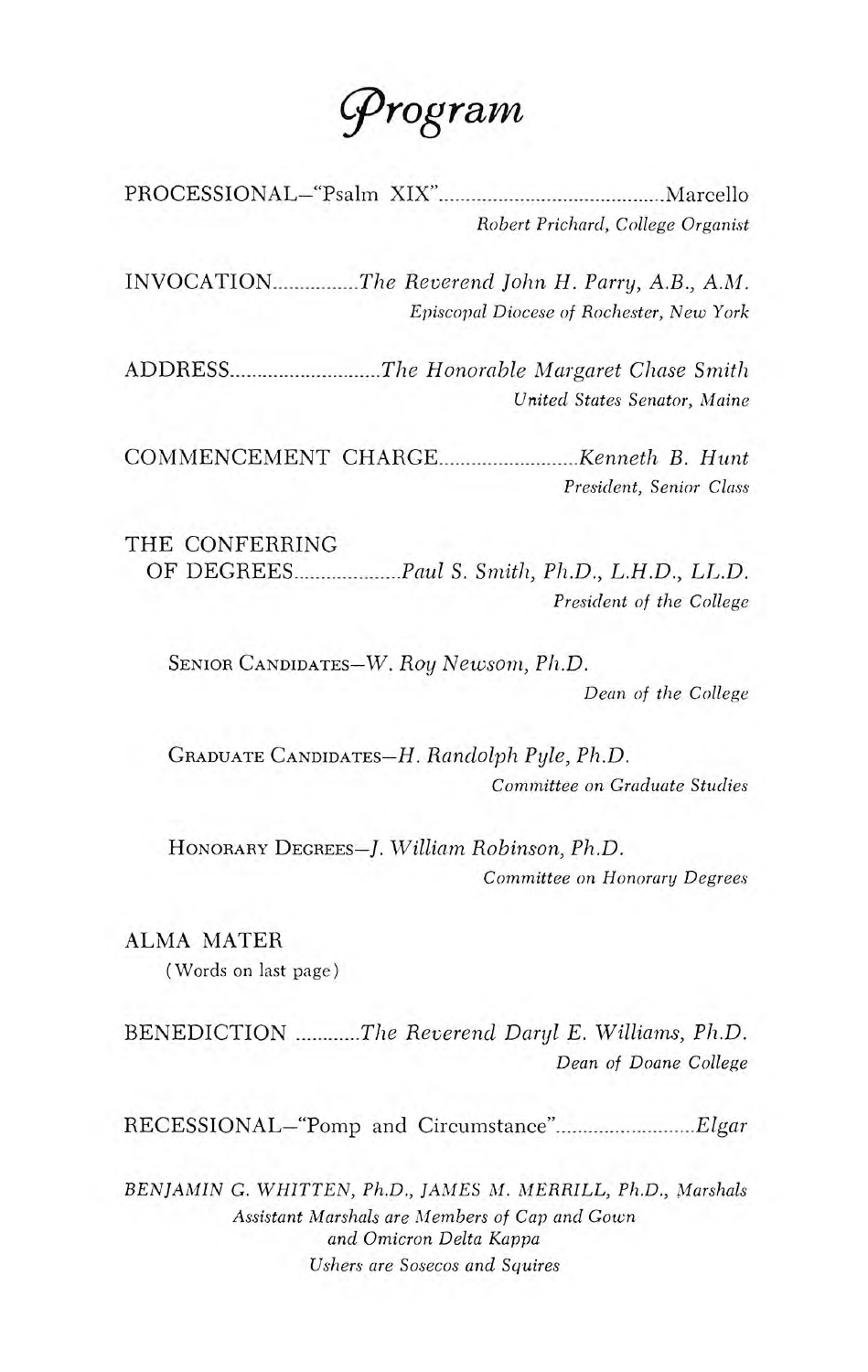#### HONORARY DEGREES

DOCTOR OF LAWS Margaret Chase Smith DOCTOR OF HUMANE LETTERS Bob Hope DOCTOR OF LAWS Warren Barr Knox DOCTOR OF LAWS Evangeline Brainard Burgess

#### MASTER OF EDUCATION JULY 25, 1964

Norma Jean All (B.S., East Washington College of Education) Donald Andrew Ferguson (A.B., Whittier College) Rosemary Harks (B.S., Northwestern University)

Gordon C. MacKenzie (A.B., Whittier College) Lois B. Nubling (B.S., University of Southern California) Pamela Anne Peck (A.B., Whittier College)

#### MASTER OF ARTS JULY 25, 1964

Silvia Elma Schroeder (A.B., University of Redlands) THESIS SUBJECT: "An Analysis of Kindergartner's Concepts of the Solar System."

Isabell M. Sheller (A.B., Whittier College) THESIS SUBJECT: "A Survey of 'Drop-out' Identification in Hemet Union High School District."

#### MASTER OF EDUCATION AUGUST 22, 1964

Edna Louise Albrecht (A.B., Whittier College) Margaret O'Connor Carter (A.B., Whittier College) Robert Donald Chaney (A.B., Whittier College) Dennis LeRoy Evans (A.B., Whittier College)

William Patrick Flynn (A.B., Whittier College) Gary D. Goff (A.B., Whittier College) Lloyd N. Magnusson (A.B., Whittier College) David L. Rhone (A.B., Whittier College)

Pauline Thompson Swanson (A.B., Ursinus College)

#### MASTER OF ARTS AUGUST 22, 1964

Vincent Curtis Deveney (A.B., Whittier College) THESIS SUBJECT: "A Study of Physical Fitness Test Performance in Orange High School."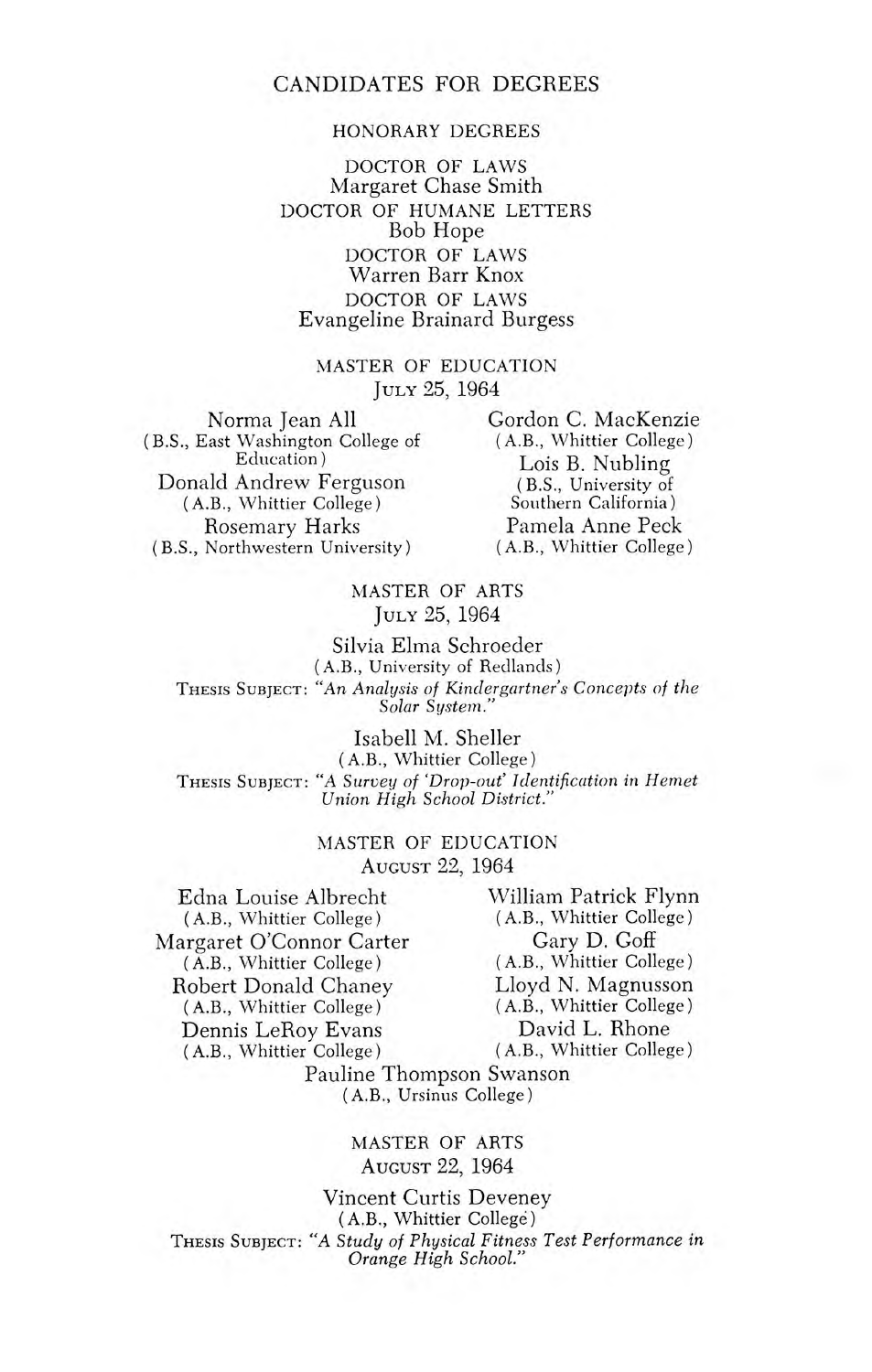Patrick S. Putnam

(A.B., Whittier College) THESIS SUBJECT: "A Comparative Study of Sixth, Seventh and Eighth Grade Boys' Physical Fitness Test."

#### MASTER OF SCIENCE AUGUST 22, 1964

Barbara Elaine Stelmach (A.B., Whittier College) THESIS SUBJECT: "A Histochemical Study of the normal and a mutant of PICRIS ECH1OIDES L."

> MASTER OF EDUCATION JANUARY 30, 1965

Lucy Annette Smith Fields (A.B., Whittier College) Mary Jane Flaa (A.B., Macalester College) Paul V. Hardin (B.S., California Institute of Technology)

Frederick E. Slater (A.B., Whittier College)

George Thomas Triggs (A.B., Whittier College)

James E. Turner (A.B., Long Beach State College)

#### MASTER OF ARTS JANUARY 30, 1965

Robert Arlington Brink (A.B., Whittier College) THESIS SUBJECT: "Our American Heritage Through Literature."

#### MASTER OF EDUCATION JUNE 12, 1965

Edward K. Andersen (B.M., University of Nebraska)

> Peter Wilcox Balch (A.B., Whittier College)

Richard P. Battelle (A.B., University of California, Santa Barbara)

Barbara Muirhead Billedeaux (A.B., Whittier College)

> Eleanor K. Bondurant (A.B., Pepperdine College)

Joan E. Cleek (A.B., Whittier College)

Vaughn H. Earley (A.B., Whittier College) LeRoy Glen Eisenbise (A.B., Whittier College)

Peggy Jean Cooley Fretz (A.B., Whittier College)

Elizabeth Anne Halsteen (A.B., University of California, Santa Barbara)

Aileen Vandiver Krechtler (B.S., University of California, Berkeley)

Thomas L. Lindley (A.B., Whittier College)

Mary Ellen Lorimor (B.S., Iowa State University)

> Alice Linnea Mitchell (A.B., Whittier College)

William Matthew Weinell (A.B., Whittier College)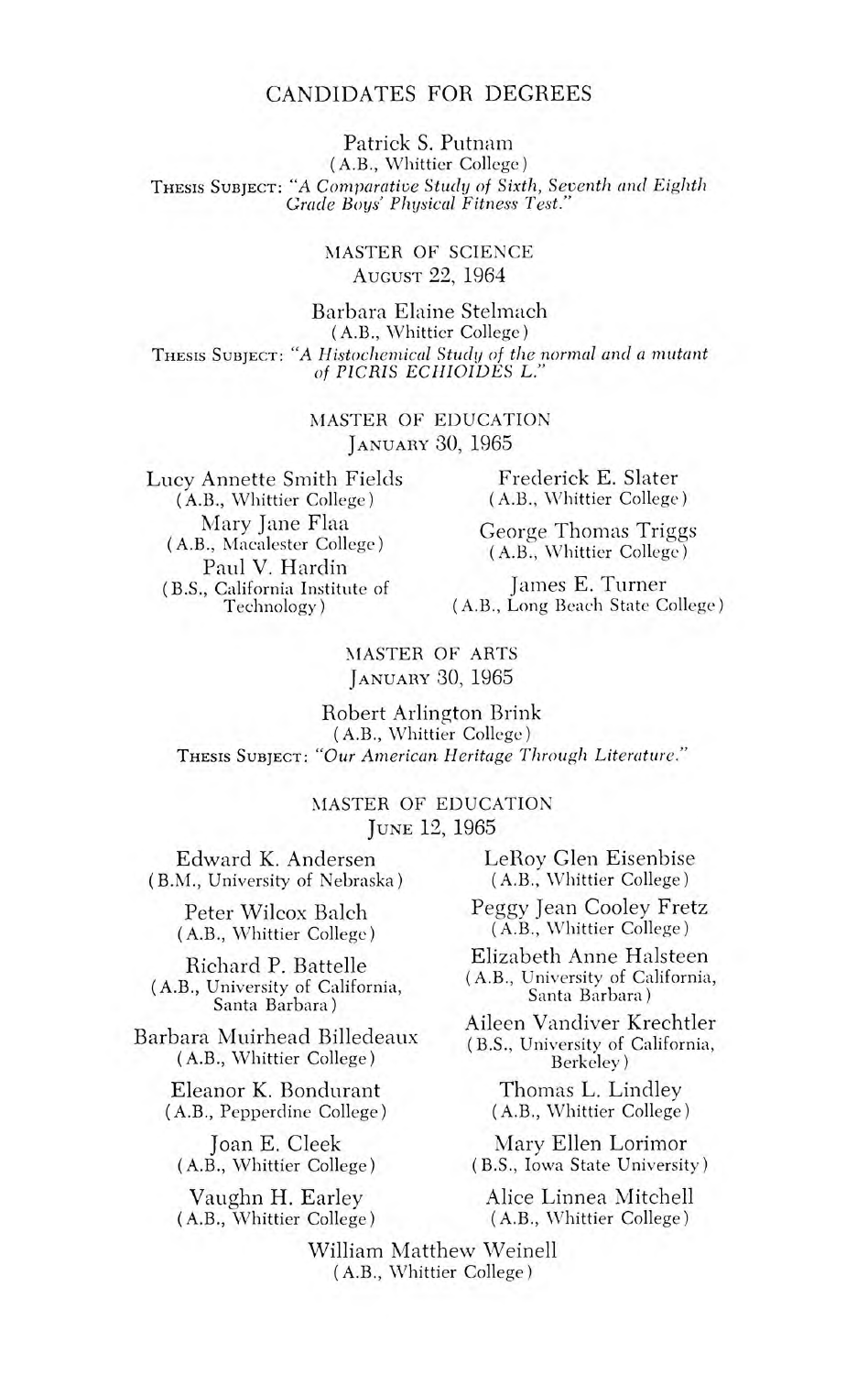#### MASTER OF ARTS JUNE 12, 1965

Geraldine Laurel Porter (A.B., University of California, Los Angeles) THESIS SUBJECT: "A Study of the Food Intake of Twenty Families of Teenage Girls in Duarte, California."

Earl Fred Skinner (A.B., Whittier College) THESIS SUBJECT: "A Comparative Analysis of the Attitudes of Business and Residence Telephone Customers."

Brigid 0. Thomas (A.B., Whittier College) THESIS SUBJECT: "The Trapped Sensibility in Edith Wharton's Novels."

#### MASTER OF SCIENCE JUNE 12, 1965

John Lynn Price (A.B., Whittier College) THESIS SUBJECT: "The Fatty Acid Content of Macadamia Leaves and its Relation to Frost Resistance."

#### BACHELOR OF ARTS JANUARY 30, 1965

Ricardo C. Alvarado .Ronald Thomas Crabb Willie Frank Crittendon James Ernest Dyer Michael H. Garland Charles Philip Grimmett John Franklin Harris Marshall Haywood, III Andrea Lou Hegedus Phyllis Jeanette Jenkins Peggy J. Johnson Arlet L. Jorgenson Nadine Aileen Kane Houston Leon Kelsoe Edith Johanne King Walter John Laskey Mary Elizabeth Lewis -James Albert Lightfoot \*Ellen Blair McFarland

Thomas J. McMaster Karen Barrio Mainer J. Michael Mendez Leonard Richard Miller Judith Gay Murphy Beverly Pehl Patton Timothy J. Regan Sherree Rinderle Thomas J. Roberts Ronnie Juliette Rosales Douglas Everett Smith Carol June Stolley Barry Wayne Uzel Richard D. Vance John Lynn Vermeer Richard Eric White

JUNE 12, 1965

John Derr Acton, II Ellen Swall Berger Douglas Ray Agatep<br>Lois Anderson \*Sandra Rae Appell<br>David E. Axelson Earl Lewis Baker Susan Skiles Blake \*\*Hester C. Barth<br>Arturo Bastidos Ronald Douglas Bennett

\*With Honors \*\*With High Honors \*\*\*With Highest Honors

\* Carolyn Ann Payne Pate Robert Gushing Yeager

Linda Rae Biehl<br>Peter Jeffrey Biehl

\*Shirley Morse Bishel<br>Susan Skiles Blake

Barbara Joyce Boram<br>Carol Ann Bouvea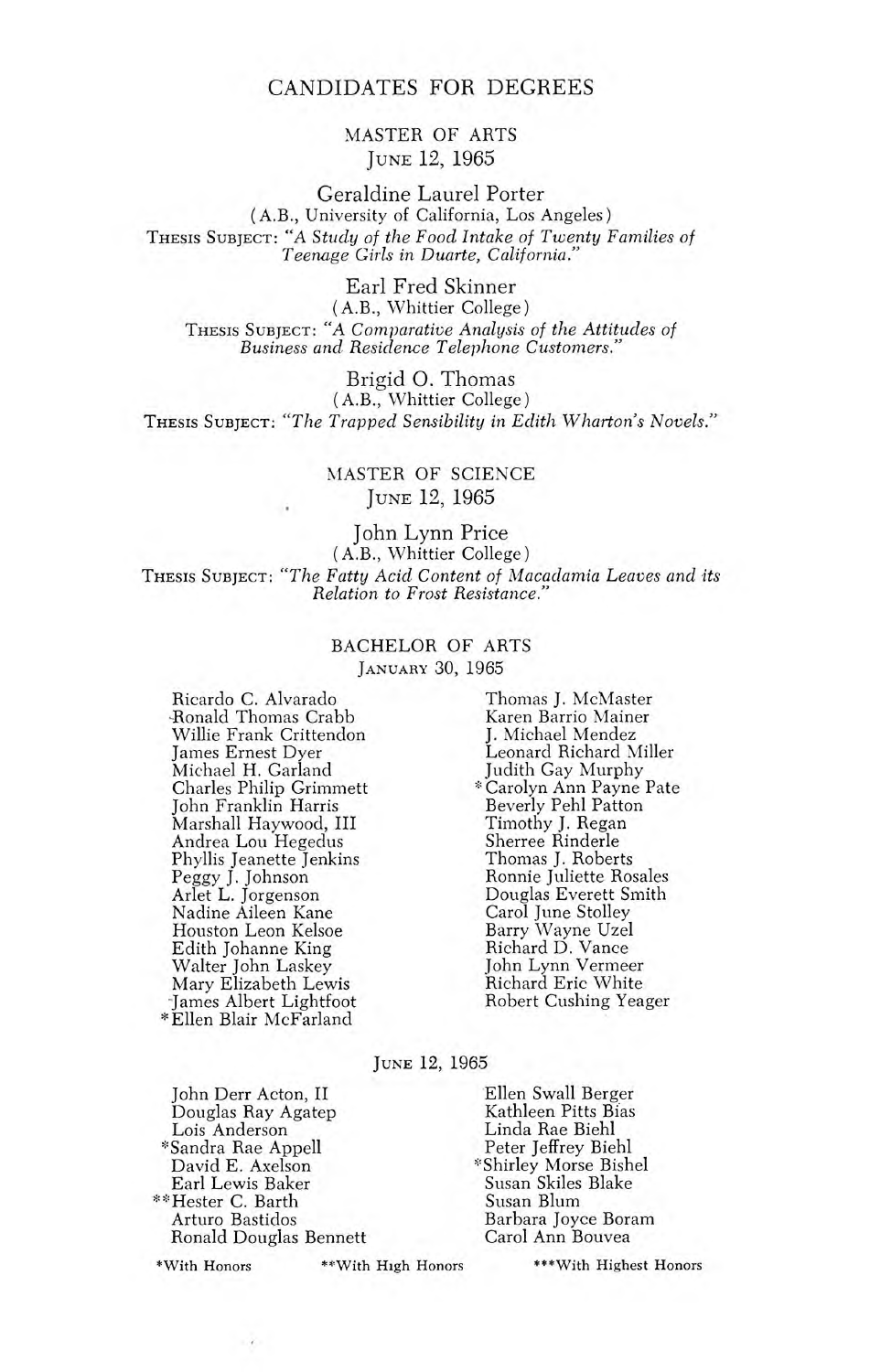John Michael Bowden Robert Phelps Brainerd, Jr. -Margo Lee Broadbent Robert W. Bruesch Kim D. Bryan Barbara Ann Buehling Janet Burdick John Louis Caiazza Timothy Leigh Cairns Jeanne Marie Carr Tyrus K. L. Chang Gerald Elgin Cleek \*\*Susan Melinda Clough Ronald Cobine \*\*\*Virginia Ann Collins Sandra Lee Cords \*Martin C. Coren Rito Corrales Robert Gregg Cosgrove Ronald M. Counts Richard Howard Craft Earle H. Crummy, Jr. John 'William Cummings, Jr. Susan Mary Dahl Lynn Danforth Constance Ann Dean Hugh Maurice Debberthine Donald Richard DeLaRosa Robert Keith Doidge \*Nedra DeLong Walther Doran Margretta Dow Georgia Drakes Elizabeth Anne Duckworth Pamela Jane Eaton Sandra L. Edwards Ronna Lynne Ellingson Susan Farwell Carol Lynn Fink Paul R. Fischer Stewart Clifford Fisher Kenneth James Florence Barbara Erdmuthe Friedrich Barbara B. Fry Byron Fujimoto Lynn K. Gatenhy Gionina Maria Gaudio Estrellita Orianne Gibson Sharon Ann Giddings Carolyn Lee Gillingham Sandra S. Clod Nancy Batterson Gorris \*\*\*James LeRoy Gray Sherry Lynn Grossman Kathryn Guida John Guidas \*Joseph Michael Hafey Robert M. Hager Ronald Ray Hales Nicholas Louis Halisky Mitsy Hamano Sandra Lois Hambarian Elizabeth Claire Hanson Carol Ann Harmeyer

Linda Louise Harmon Barbara Lee Harris Peter L. Harris Michael L. Harvey Sarah Sue Harvey Mary Katherine Hatcher Donna Joy Heavyside Karen Lin Choy Hee Sandra Sue Hemphill Bruce Ward Henry Fred Hiestand Robert Allan Hoag John Michel Holmes Virginia Ellen Holt Mary Jo Frances Hoover Dennis Elwood Horn Prentis Andrew Hotz Patricia Anne House Rita Caldwell Hughes Kenneth B. Hunt Mary Louise Hunter Elizabeth Arlene Jackson Larry Ellis Jaro Robert Jarvela Dudley Franklin Jarvis Bette Johnson James Monroe Johnson Rodney A. Johnson :Britta Golding Josten Susan E. Kaye Michael James Kelly Mary Barbara Kirchmaier Raymond King Kirchmaier Paula Krause Beverly J. Krumwiede Ellen Margaret Kuechel Bonnie Jean LaMons Chester Arthur LaRue, Jr. Carol A. Ledbetter Richard Edmond Ledterman John W. Lee May Yan May Lee Carol Jean Leith Karen Lindberg Janice Faye Linville Marsha Ann Lloyd Randy Lee Lodjic -Janet Arlene Long James Leland Longman Martha Ellen Luke Barbara Ann Lyon Anne Louise McCord \*Sara Jean McCown Virginia Hill McIntyre Mary Jane Coan McPherson Clarence C. Mackey \*Margaret Catherine Mackie Robert Glenn Madsen Joanne Condra Magruder Linda Carol Maine Robert Kazuo Makino Michael John Malecki \*\*\*Joellen Mann

\*With Honors \*\*With High Honors \*\*\*With Highest Honors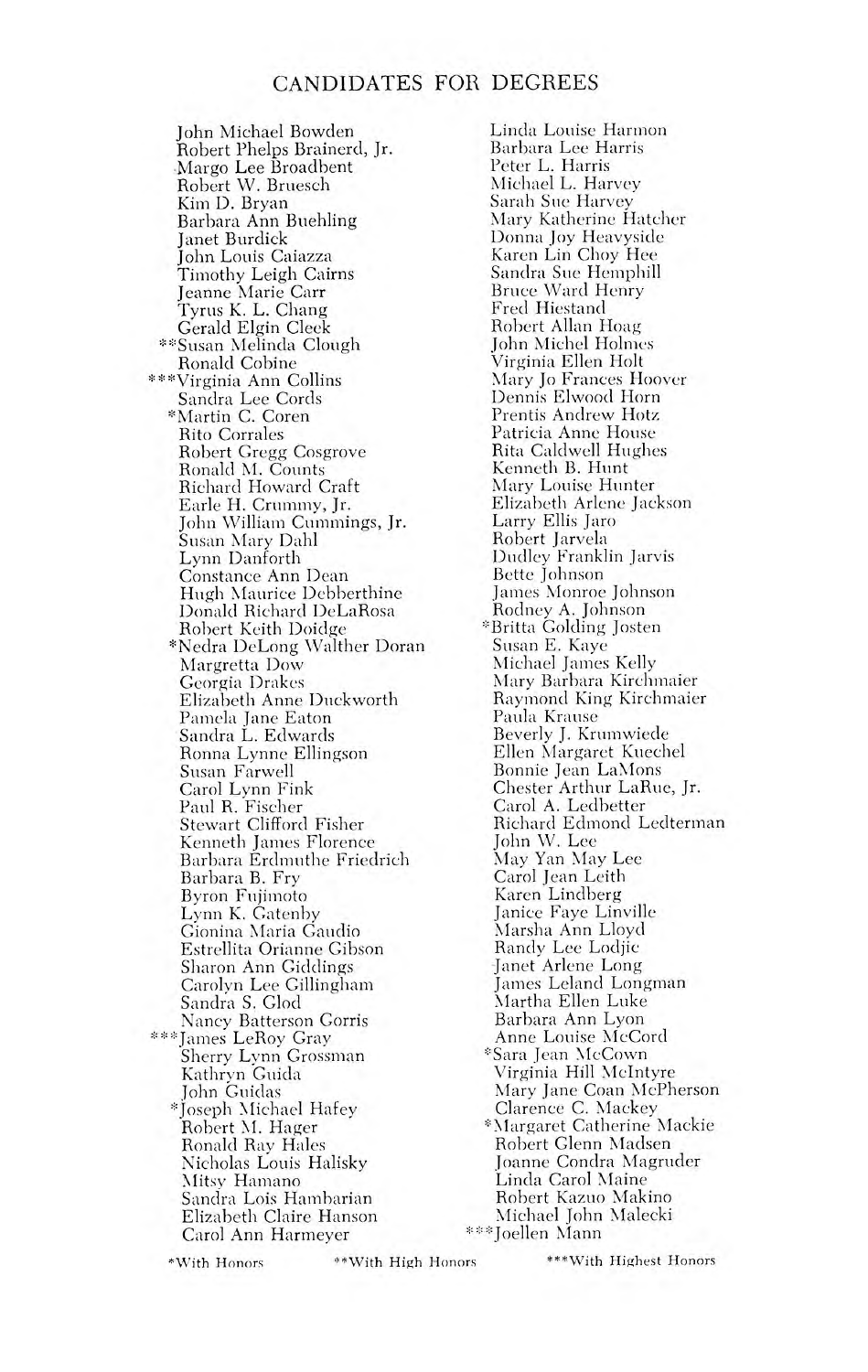Alice Lorraine Martin Ann Turner Martin Susan Maxwell Carla Lee Mihaloew Carolyn Susan Miller Sandra Lee Miller Albert P. Mitchell, Jr. Helen Virginia Merritt Moore Teruo Mon Brenda Louise Mosteller Michael Crawford Mount \*Jeanette Frances Mubs Richard Nakano Clarene Maree Nedom Thomas Cameron Neill William Gregory Nesen Kathryn May Neumarkel John Alexander Norris Peter Scott Norris Lucetta Louise Nucles David Ochoa Vicki Elaine Olson Daniel Patrick O'Malley Frances Leah Packer Stephen H. Parry Cecilia Anne Pasillas William Craig Pate \*\*Betty Jane Paul David S. Pena, Jr. Suzanne Perry Christopher Alan Peterson Barbara Ann Pettijohn Julie Anne Ponce Erik T. Popp Clark S. Poston, Jr. \*\*\*Donald Richard Power Peter Leroy Proul \*\*Elizabeth Anne Rae Carol M. Rawson Creighton Albert Reader Marilyn Rife JoAnna Claire Ritchey Sherry Ann Robb Lawrence M. Robbins Anne Frances Roberts Patricia Lynne Robinson \*\*Ruth Eileen Robison Karen Rold Vernon Bruce Ross V. Charles Rostedt Chise Sakamoto Sarah Anne Salmen Susan Anne Saville Nathan Sawyer Frank H. Schaefer Maureen Cecelia Schaub Ralph Allen Scherzer Jane Kaye Schooler Melody Jane Schubert Gertrude J. Schunk John Nicholas Secret Michael Charles Shaw William Shonborn

Christopher John Simons Janie Sue Sims Joan Lynn Singleton David William Siskin Susan Deborah Sleeper Christine York Smith Hillary Ann Smith Therese Lucille Smith Marjorie Jean Soeberg Barbara Carol Spencer Sonia Elizabeth Spindt Mary Ellen Stanfield Jack D. Stanley John George Stanley Charles William Starbuck William D. Stephens Susanna Ruth Sterck Carole Anne Stevens James D. Stevenson Sharon Hunt Stewart Gretchen Roberta Stiling Heide-Sybille Strasser Lowell D. Strate Annie Laurie Stuart Glenn Raymond Sullivan, Jr. '\*\*Diane Elizabeth Greer Sunar Ilkay Sunar Constance Lynn Swindall Laurence Ken Tanaka Ellen Tanney Dorothy Pearl Taylor Martha Thompson Patricia L. Thompson \*\*Dean Conrad Tipps Mary Elaine Torrans Osborn James Treat Lynne Elizabeth Uhlig Charlotte Ann Unland Karen Sue Valdez Linda Ruth VanDuyne Sylvia Van Gundy Gary Lynn Victor Marcy Brauer Vradenburg Margaret Ann Wall Robert P. Weister Juliann West William Franklin West \*Ronald Chick Wheeler James Quincy Whitaker Frank Clarence White Clark Scott Whitten Gordon Martin Wilkins, Jr. Carol Ann Elizabeth Williams Nancy Elaine Williams James David Willson Thomas G. Wilson Louise Alma Windress Regina Jean Mannetter Wise \*Janet Althouse Wright Caroline Anne Wynkoop Pauline Yamashita Haruyo Yamazaki Carol Ann Yasuhara

\*With Honors "With High Honors

\*\*\*With Highest Honors